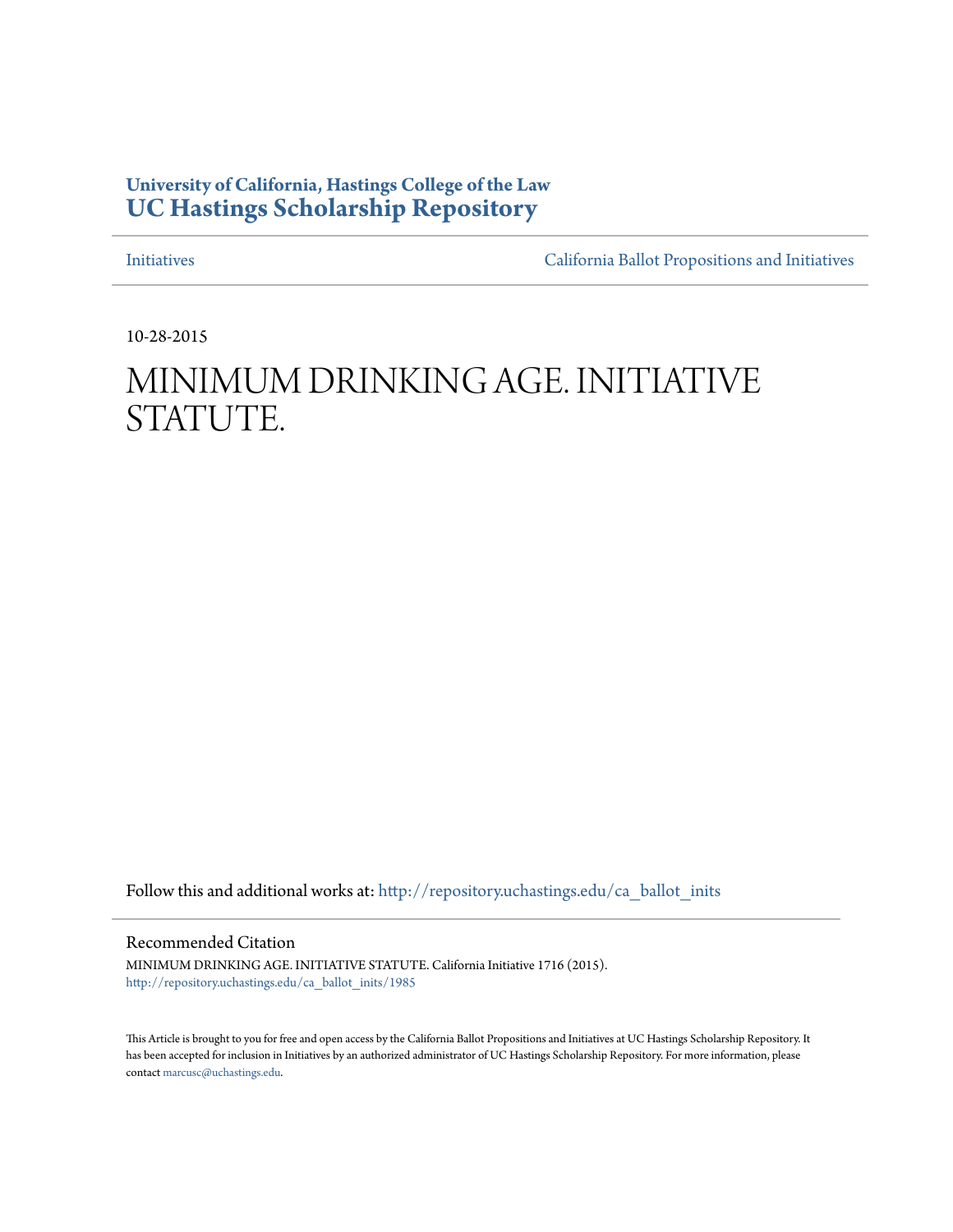**1** 5 - **0 0** 5 4

Office of the Attorney General ATTN: Initiative Coordinator P.O. Box 944255 Sacramento, CA 94244-2550

KEAFIAEO

**AUG 2 5 2015** 

INITIATIVE COORDINATOR ATTORNEY GENERAL'S OFFICE

Attorney General of California:

This note is a written request for a circulating title and summary for the attached proposed initiative measure.

I've enclosed a check for \$200.

Further, here are my required attestations.

I, Terrance Lynn, declare under penalty of perjury that I am a citizen of the United States, 18 years of age or older, and a resident of San Mateo county, California.

Sianed. Dated. August 23-2015

I, Terrance Lynn, acknowledge that it is a misdemeanor under state law (Section 18650 of the Elections Code) to knowingly or willfully allow the signatures on an initiative petition to be used for any purposes other than qualification of the proposed measure for the ballot. I certify that I will not knowingly or willfully allow the signatures for this initiative to be used for any purpose other than qualification of the measure for the ballet

Signature of Proponent Dated this 23rd day of August, 2015

As a suggestion, you may consider this as a working summary for the initiative. "This initiative would lower the California alcohol drinking age to 18."

For more information about this initiative and as my public contact information, please visit my website www.theTerryLynn.com. My email is contact@theTerryLynn.com. My address is 165 Georgia Lane, Portola Valley, California 94028.

Regards, Terrance Lynn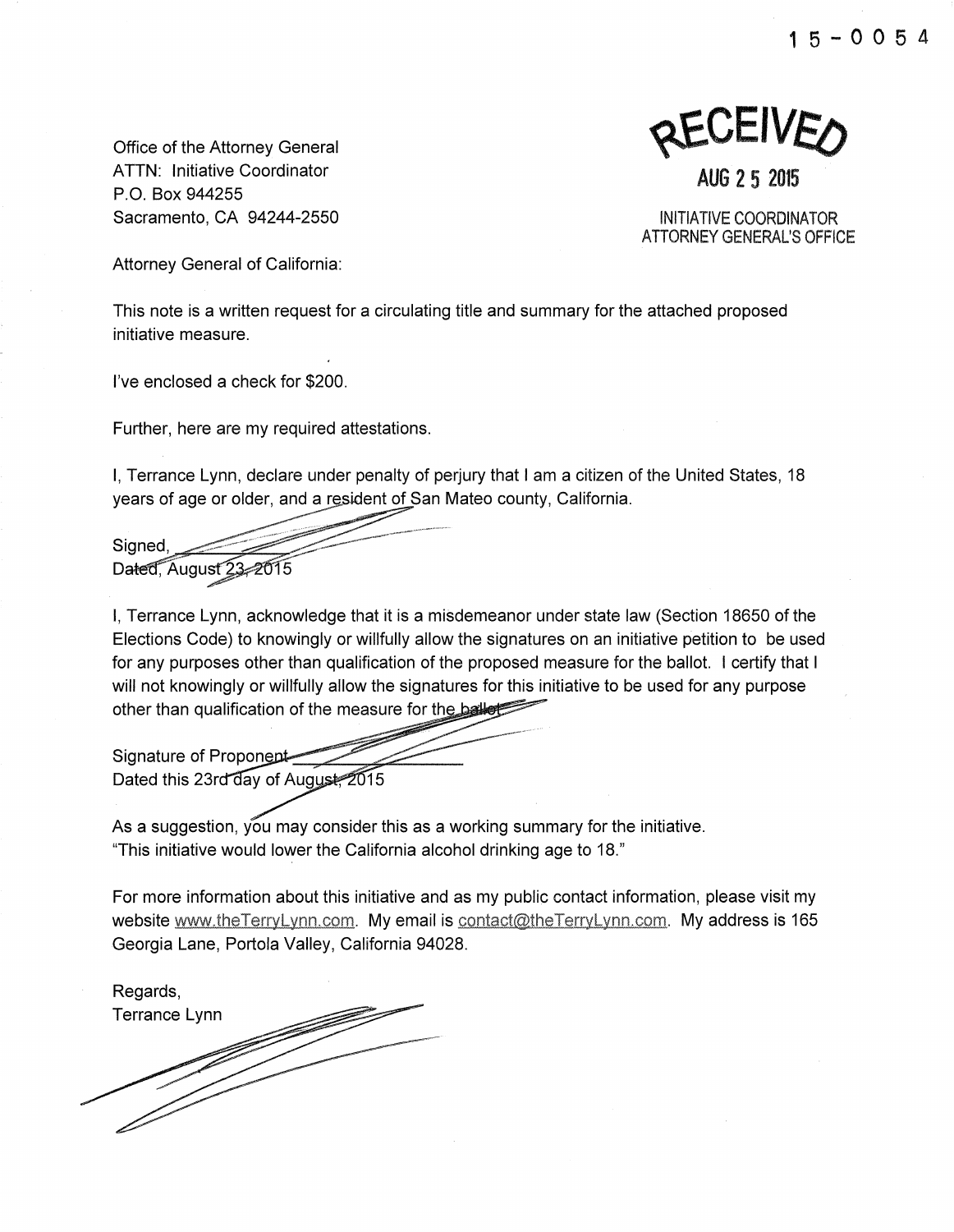## **Lower Alcohol Drinking Age to 18**

This initiative replaces the age 21 with the age 18 in California Code 25658.

The new text would read as follows (with the amended language in bold). "

25658. (a) Except as otherwise provided in subdivision (c), every person who sells, furnishes, gives, or causes to be sold, furnished, or given away any alcoholic beverage to any person under **18** years of age is guilty of a misdemeanor.

(b) Except as provided in Section 25667 or 25668, any person under **18** years of age who purchases any alcoholic beverage, or any person under **18** years of age who consumes any alcoholic beverage in any on-sale premises, is guilty of a misdemeanor.

(c) Any person who violates subdivision (a) by purchasing any alcoholic beverage for, or furnishing, giving, or giving away any alcoholic beverage to, a person under **18** years of age, and the person under **18** years of age thereafter consumes the alcohol and thereby proximately causes great bodily injury or death to himself, herself, or any other person, is guilty of a misdemeanor.

(d) Any on-sale licensee who knowingly permits a person under **18**  years of age to consume any alcoholic beverage in the on-sale premises, whether or not the licensee has knowledge that the person is under **18** years of age, is guilty of a misdemeanor.

(e) (1) Except as otherwise provided in paragraph (2) or (3), or Section 25667 or 25668, any person who violates this section shall be punished by a fine of two hundred fifty dollars (\$250), no part of which shall be suspended, or the person shall be required to perform not less than 24 hours or more than 32 hours of community service during hours when the person is not employed and is not attending school, or a combination of a fine and community service as determined by the court. A second or subsequent violation of subdivision (b), where prosecution of the previous violation was not barred pursuant to Section 25667 or 25668, shall be punished by a fine of not more than five hundred dollars (\$500), or the person shall be required to perform not less than 36 hours or more than 48 hours of community service during hours when the person is not employed and is not attending school, or a combination of a fine and community service as determined by the court. It is the intent of the Legislature that the community service requirements prescribed in this section require service at an alcohol or drug treatment program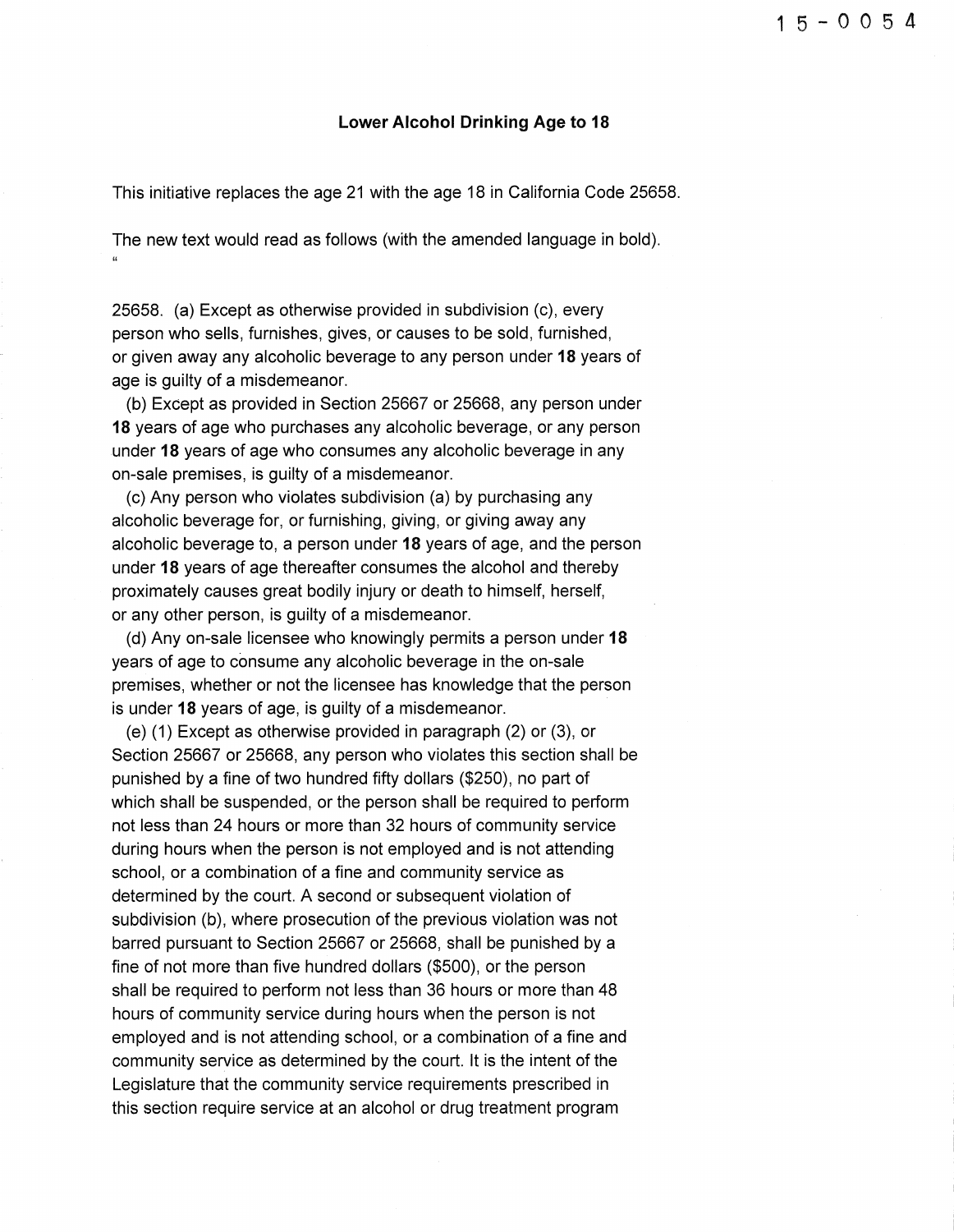or facility or at a county coroner's office, if available, in the area where the violation occurred or where the person resides.

(2) Except as provided in paragraph (3), any person who violates subdivision (a) by furnishing an alcoholic beverage, or causing an alcoholic beverage to be furnished, to a minor shall be punished by a fine of one thousand dollars (\$1 ,000), no part of which shall be suspended, and the person shall be required to perform not less than 24 hours of community service during hours when the person is not employed and is not attending school.

(3) Any person who violates subdivision (c) shall be punished by imprisonment in a county jail for a minimum term of six months not to exceed one year, by a fine of one thousand dollars (\$1 ,000), or by both imprisonment and fine.

(f) Persons under 18 years of age may be used by peace officers in the enforcement of this section to apprehend licensees, or employees or agents of licensees, or other persons who sell or furnish alcoholic beverages to minors. Notwithstanding subdivision (b), any person under 18 years of age who purchases or attempts to purchase any alcoholic beverage while under the direction of a peace officer is immune from prosecution for that purchase or attempt to purchase an alcoholic beverage. Guidelines with respect to the use of persons under 18 years of age as decoys shall be adopted and published by the department in accordance with the rulemaking portion of the Administrative Procedure Act (Chapter 3.5 (commencing with Section 11340) of Part 1 of Division 3 of Title 2 of the Government Code). Law enforcement-initiated minor decoy programs in operation prior to the effective date of regulatory guidelines adopted by the department shall be authorized as long as the minor decoy displays to the seller of alcoholic beverages the appearance of a person under 18 years of age. This subdivision shall not be construed to prevent the department from taking disciplinary action against a licensee who sells alcoholic beverages to a minor decoy prior to the department's final adoption of regulatory guidelines. After the completion of every minor decoy program performed under this subdivision, the law enforcement agency using the decoy shall notify licensees within 72 hours of the results of the program. When the use of a minor decoy results in the issuance of a citation, the notification required shall be given to licensees and the department within 72 hours of the issuance of the citation. A law enforcement agency may comply with this requirement by leaving a written notice at the licensed premises addressed to the licensee, or by mailing a notice addressed to the licensee.

(g) The penalties imposed by this section do not preclude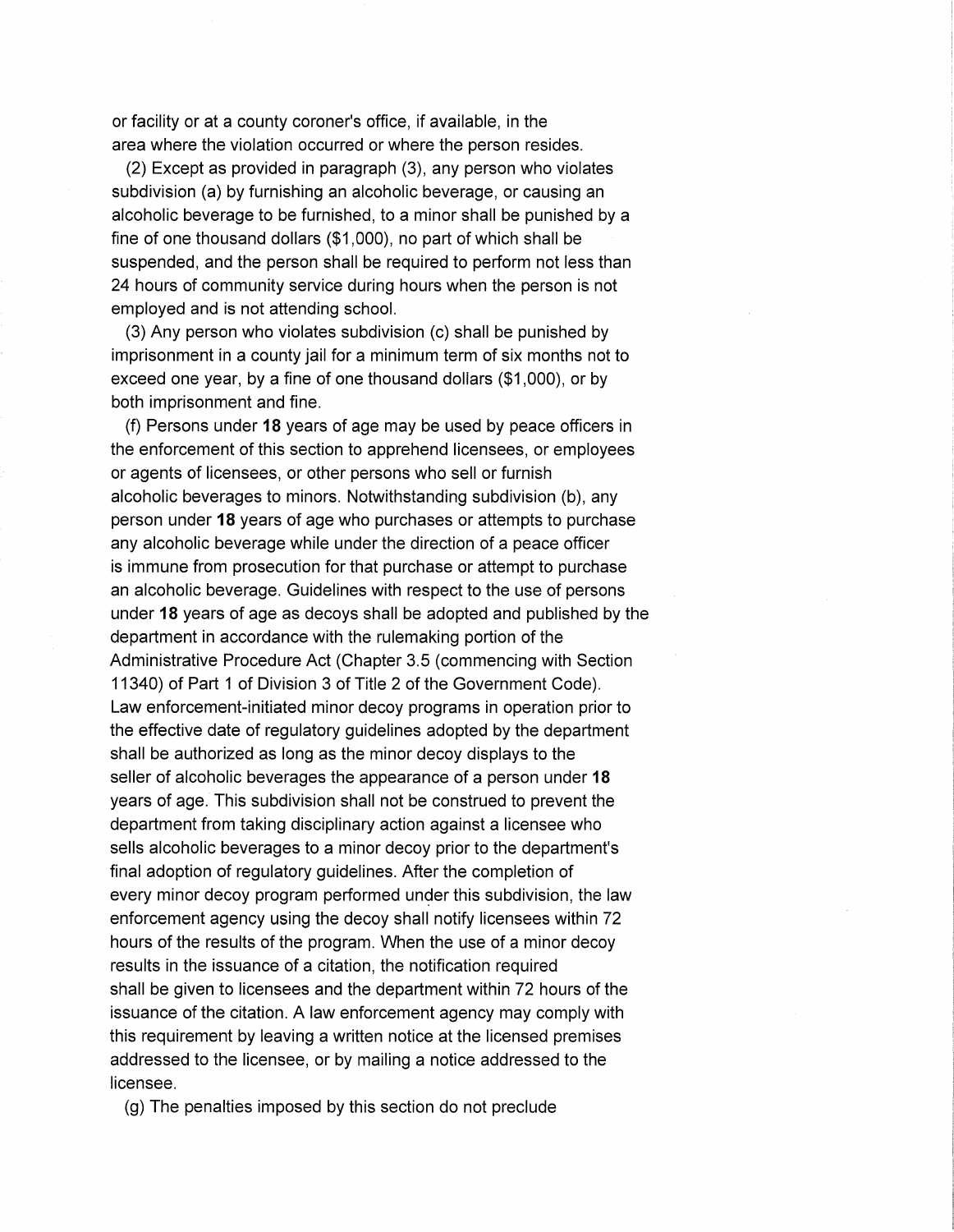prosecution or the imposition of penalties under any other provision of law, including, but not limited to, Section 272 of the Penal Code and Section 13202.5 of the Vehicle Code.

 $\sim$   $\sim$